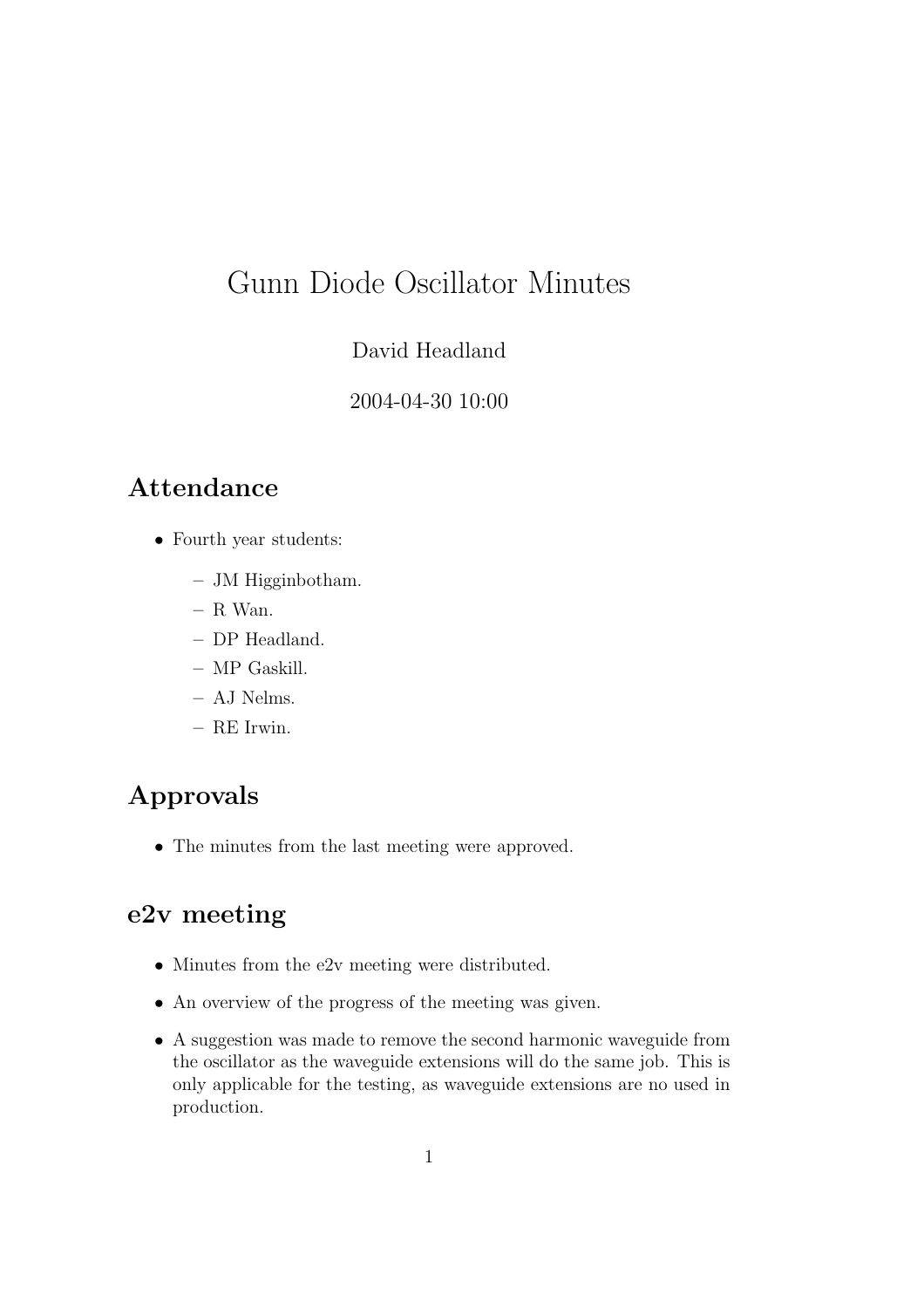## Power supply

- The PSU is not currently thoroughly tested.
- The S/H doesn't like negative inputs.
- Positive inputs will be given to the S/H and unity gain inverting amplifiers will be used after the S/H devices.
- The PSU is required for multiple device oscillator testing.
- Testing should start as soon as the PSU is complete.
- The situation will be reviewed on Thursday.

### Project demonstration

- A high-level outline was created, distributed and discussed.
- The equipment list was discussed and modified.
- Deadline for the epilogue sections was set to mid day on 4 June 2004.

#### Poster

- The general layout has been completed.
- No content is currently in place. This will be added soon.
- Remember to include the supervisors' names on the poster.
- It was suggested that R Sloan's poster layout is used.

#### Simulation

- The model of the Gunn diode has been received from e2v.
- The backshort has been modelled.
- These will be included in the simulation section of the epilogue.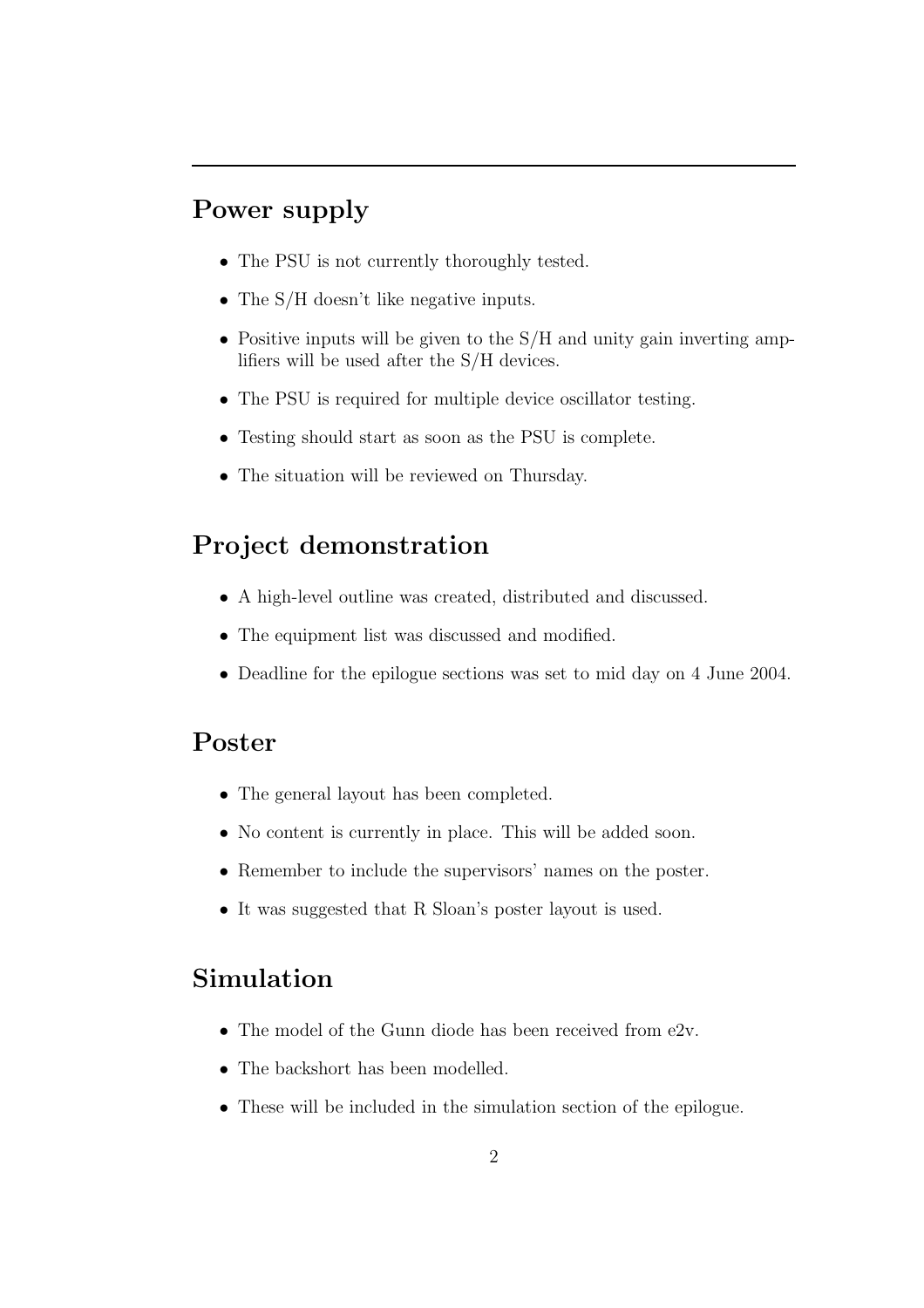### Possible paper

- R Sloan congratulated the group.
- He suggested that WS Truscott and himself could write a paper on the project.
- This could increase the marks for the group.
- We should suggest this to WS Truscott.

#### Team working competition

- We are through to the final four in the "UMIST academic" category.
- We have been invited to a meal where the winners will be announced:
	- Staff building at Manchester University.
	- Be there 17:00 for 17:30.
	- Meet outside Kro Bar at 16:50.
- The dress code is smart/casual.
- A buffet will be provided after the presentation of awards.
- The event is expect to end around 22:30.
- This issue should be raised again on Thursday.
- Reminder
- A referendum will be held on the UMIST/Manchester merger next Wednesday.
- Please vote!